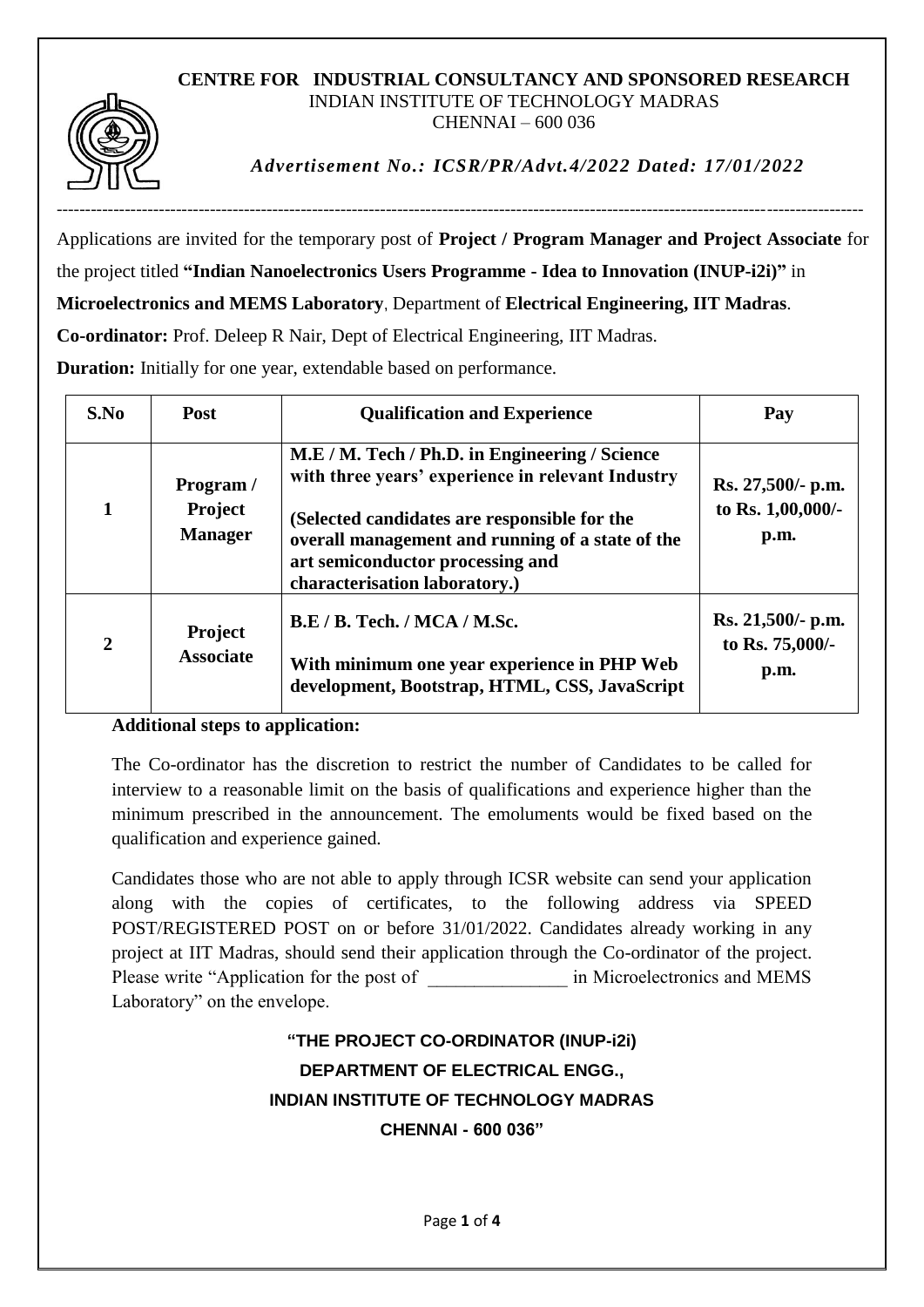## **General Instructions to the candidates**

- 1) All the positions are on purely contract basis.
- 2) The completion of the period of contract will not confer any right for further extension, regularization, permanency at the Institute.
- 3) Candidates should apply online only in the website <https://icandsr.iitm.ac.in/recruitment/> (**Please check the advertisement number Advt. 4/2022 displayed and submit the application for the relevant position**).
- 4) Separate application has to be filled for each post.
- 5) The system will accept single application only with the registered login ID (email) for an advertisement, hence the candidate is requested to select the multiple positions (In case, he/she wishes to apply for more than one position) before the submission of application.
- 6) The application cannot be edited, reverted once it is submitted.
- 7) Candidates should not attempt to apply twice for the same post. If multiple applications are received from a candidate for the same post, his/her candidature will liable to be rejected.
- 8) Candidates should follow the prescribed procedure for submission of online application.
- 9) Candidates are advised to fill their correct and active e-mail addresses in the online application as all correspondence will be made by the Institute through e-mail only.
- 10) The candidates applying for any post should ensure that they fulfil all the eligibility conditions for the post. Their admission to any stage of the selection process will be purely provisional subject to confirmation that they satisfy the prescribed eligibility conditions. Mere issue of registration certificate / call letter to the candidate will not imply that his/her candidature has been found eligible.
- 11) After successful online submission of application, a print out of the application form must be obtained and submitted when called for test. It will be required at the time of document verification/test/interview. Hard copy of the application is NOT to be sent to the Institute.
- 12) Candidates must be citizens of India. Persons who have migrated from Pakistan with the intention of permanently settling in India or subjects of Nepal are also eligible, but in their case a certificate of eligibility from the Government of India will be necessary for appointment. Such candidates should apply to the Government of India in the Ministry of Home Affairs for necessary certificate and furnish satisfactory proof of having so applied.
- 13) The prescribed qualifications are minimum and unless specified, they are required for consideration for the post, even if higher qualification has been acquired and the mere fact that a candidate possesses the same will not entitle him/her for being called for interview.
- 14) Relevant experience gained after the minimum qualifying degree will only be taken into consideration. Minimum requirements of qualifications and/or experience can be relaxed in respect of exceptionally outstanding candidates.
- 15) The experience required is relaxable at the discretion of the Institute in the case of candidates belonging to the Scheduled Caste / Scheduled Tribe, if at any stage of selection, the competent authority is of the opinion that sufficient number of candidates from these communities possessing the requisite experience are not likely to be available to fill up the vacancy reserved for them.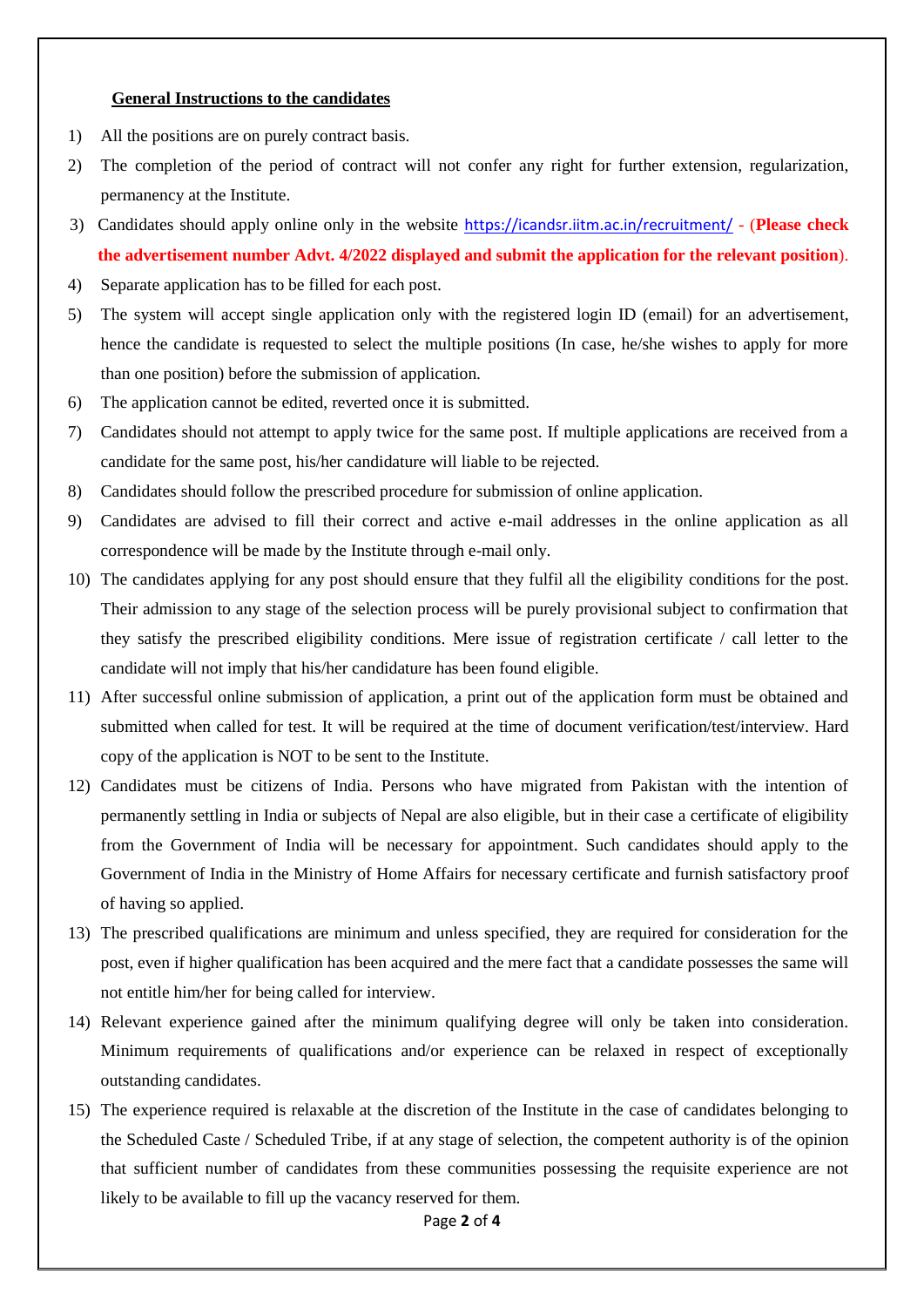- 16) The Institute reserves the right to restrict the number of candidates for written / skill test / interview to a reasonable limit on the basis of qualifications, level and relevance of experience higher than the minimum prescribed in the advertisement and other academic achievements. The Institute also reserves the right of rejecting any or all the applications without assigning any reasons therefore.
- 17) Calling a candidate for test/interview merely indicates that it is felt that he/she with others may be suitable for the post and conveys no assurance whatsoever that he/she will be recommended or selected or his/her conditions specified in the application will be accepted.
- 18) Candidates will be short-listed for Test/Interview on the basis of the information provided by them in their online applications. They must ensure that such information is true. If at any subsequent stage or at the time of Test/Interview any information given by them or any claim made by them in their online applications is found to be false, their candidature will be liable to be rejected.
- 19) The Institute shall verify the antecedents or documents submitted by a candidate at any time at the time of appointment or during the tenure of the service. In case, it is detected that the documents submitted by the candidates are fake or the candidate has clandestine antecedents/background and has suppressed the said information, then his services shall be liable to be terminated.
- 20) In case of any inadvertent mistake in the process of selection which may be detected at any stage even after the issue of appointment letter, the Institute reserves the right to modify/ withdraw/ cancel any communication made to the candidates.
- 21) Applicants who are working in **any one of the Project at IIT Madras**, must apply through proper channel otherwise they will be required to produce No-Objection Certificate at the time of document verification/Test/Interview. Candidates without NOC will not be permitted to appear for Test/Interview.
- 22) Candidates may send testimonials from persons intimately acquainted with their work and character. If the applicant is in employment, he/she should submit testimonials from the most recent employer or immediate superior as a referee.
- 23) The Institute has a right to decide the mode of screening and testing the applicant for short listing and selection.
- 24) The Institute solely reserves the right not to fill any advertised position without assigning any reason
- 25) Only shortlisted applicants will be contacted.
- 26) No correspondence whatsoever will be entertained from candidates regarding conduct and result of test/interview and reasons for not being called for interview. Canvassing in any form will be a disqualification.
- 27) The crucial date for determining the eligibility criteria for all candidates in every respect shall be the prescribed closing date for submission of online application.
- 28) The Institute strives to have a workforce which reflects gender balance and women candidates are encouraged to apply.
- 29) Any corrigendum/clarifications on this advertisement, if necessary, shall be uploaded on website and no separate communication will be sent for this purpose.
- 30) **The last date for submission of online application is 31/01/2022**

Page **3** of **4**